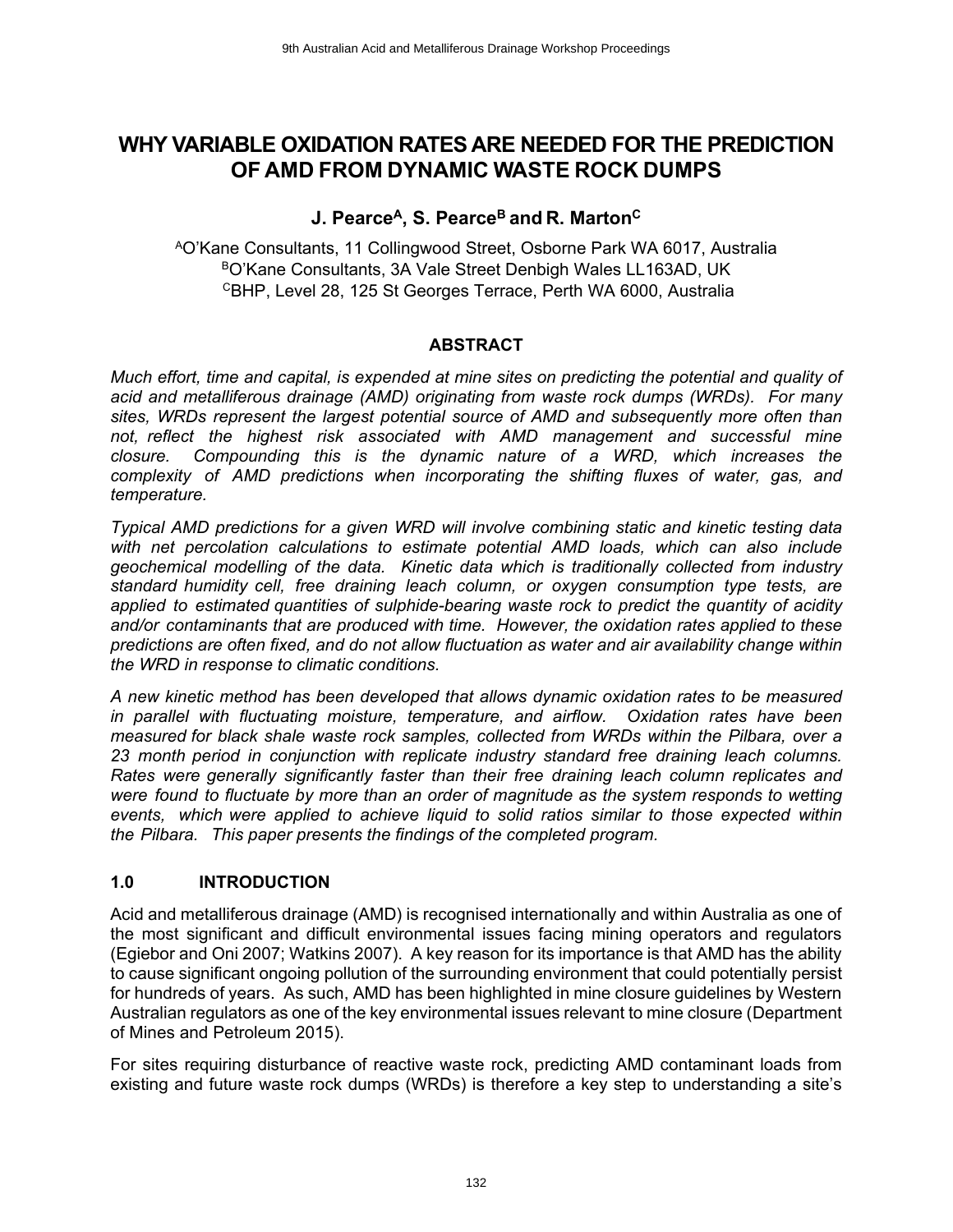closure liability with respect to AMD. However, predicting contaminant loads from WRDs, as well as tailings storage facilities (TSFs) and pit voids (although not a focus of this paper), is very complex when considering the dynamic forces that play a significant part in the formation, mobilisation, and release of AMD. Contaminant load predictions are then further complicated through the incorporation of parameters determined from standard kinetic testing methods that largely do not give consideration to the dynamic forces within a WRD.

#### **1.1 Dynamic Waste Rock Dumps**

There are several factors influencing AMD risk such as waste geochemical and physical properties, WRD geometry and construction method, and climate (Pearce et al. 2016). More often than not, the focus of AMD risk and characterisation assessments focus on the geochemical and climatic factors with very little consideration to the WRD internal structure (Pearce et al. 2016).

How a WRD is constructed, as well as the physical properties of the waste, will determine how accessible reactive minerals are to water and oxygen for participation in chemical reactions. Depending on climatic conditions (e.g. wet versus dry season), the supply of water and oxygen to these reactive surfaces will vary throughout a given year. Therefore, if reactant supply is variable, the generation of products will also be variable. And like the variable generation of contaminant products, the mobilisation and release of these products will be primarily influenced by the dynamic conditions within the WRD, largely set by the relationship between its internal structure and climatic conditions.

## **1.2 Typical AMD Prediction Methods**

Sulfide (or pyrite) oxidation rates for acid generating waste materials can be used as a proxy for chemical weathering (Sapsford et al. 2009). Oxidation rates can then be used to estimate the rate of acidity/contamination generation resulting from chemical weathering. The rate of acid generation is a key parameter that mining operator's measure to assist the development of effective waste management plans such as WRD construction method, appropriate cover systems design, and contingency water treatment strategies. The two main methods of estimating sulfide oxidation are the sulfate release method and the oxygen consumption method (Elberling 1993; Elberling et al. 1994; Hollings et al. 2001; Kempton et al. 2010):

- Sulfate release method Utilises the relationship between measured sulfate production and stoichiometric sulfide (usually pyrite) consumption to estimate the oxidation rate (Elberling et al. 1994).
- Oxygen consumption method Estimates the sulfide oxidation rate by measuring the decrease in oxygen concentration over time (Hollings et al. 2001).

The sulfate release method is the most common method utilised by industry (e.g. humidity cell and free draining leach columns) and utilises analytically determined sulfate concentrations from column leachates (AMIRA 2002 and ASTM 2012). Without mineralogical data specifying what sulfide minerals are present in a sample, pyrite is often assumed to be the dominant sulphide, as it is the most common (Sapsford et al. 2009). The mass of sulfate released over time can then be related to the quantity of pyrite oxidised over time by the stoichiometric relationship in Eqn. [1] (Sapsford et al. 2009).

[1] 
$$
FeS_{2(s)} + 3.5O_{2(g)} + H_2O_{(l)} \rightarrow Fe^{2+}(aq) + 2SO_4^{2-}(aq) + 2H^+(aq)
$$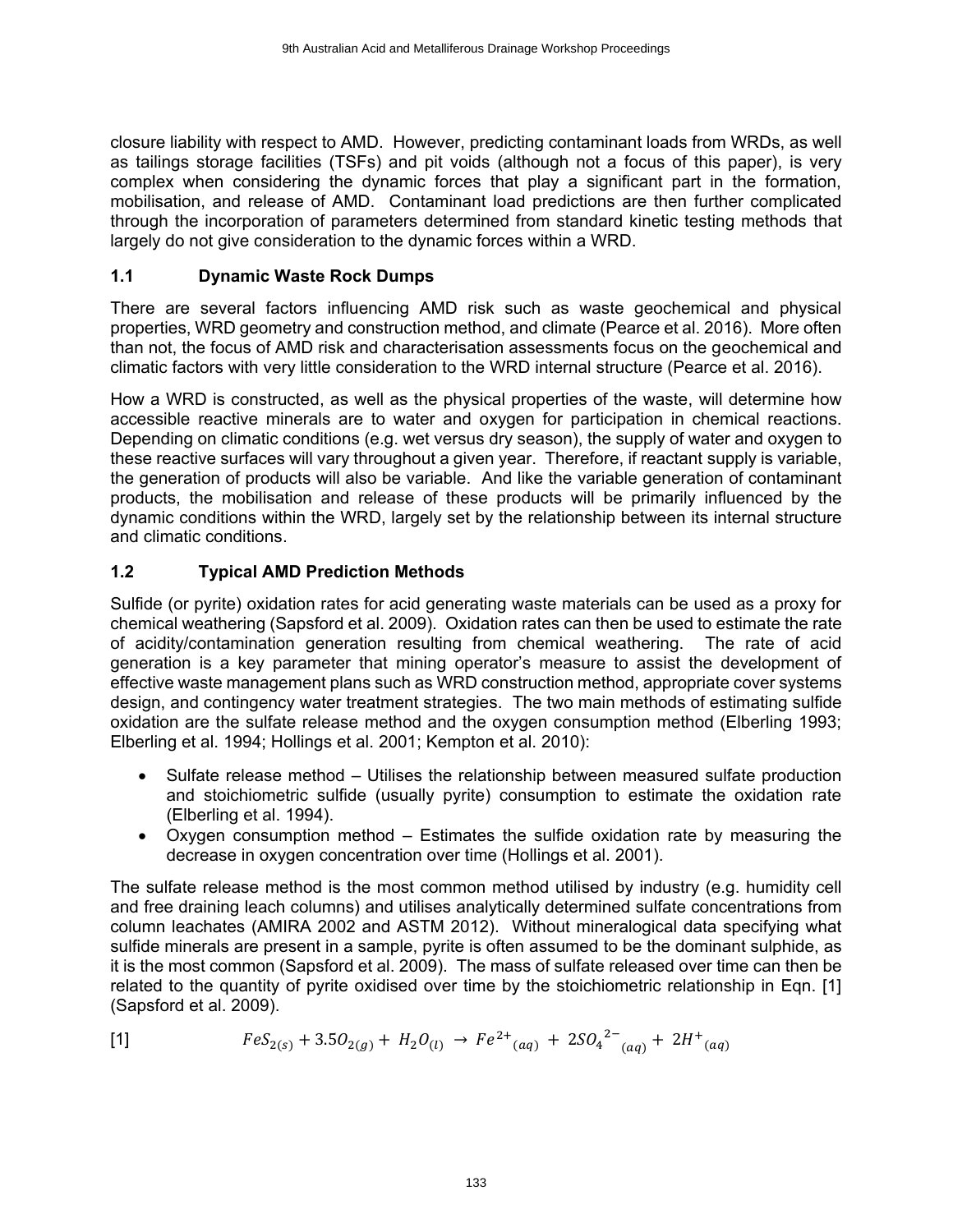An important concept to understand when applying the sulfate release rate is the distinction between the release and production rates with the latter (not the former) representing the oxidation of pyrite (Sapsford et al. 2009). If not all generated sulfate is released then the oxidation rate determined from the sulfate release rate will underestimate the actual rate. To ensure production equals release, high flush volumes unrepresentative of field liquid to solid ratios are applied in the laboratory with steady-state release rates being typically used in AMD load predictions (Maest and Nordstrom 2017). This over-flushing (volume and regularity) then negates any possibility for the stored contaminant dominant systems observed in semi-arid regions to be replicated in the laboratory (Price 2009; Maest and Nordstrom 2017). The small size of the columns also discourage leachate concentrating effects resulting from increased pore water residence time.

## **1.3 Alternative Kinetic Testing Method**

A new method using advanced customisable leach columns (ACLCs) was developed to address limitations in existing industry standard kinetic testing methods (Pearce and Pearce 2016). Limitations addressed include:

- Flexibility to incorporate variable air supply (WRD gas flux)
- High liquid to solid ratios and short leachate residence times (WRD water flux)
- Low or fluctuating experimental temperatures, and
- Low sample volumes and small particle size.

In addition to typical variables collected from standard kinetic testing, the developed ACLCs allow airflow, liquid to solid ratios, and system temperatures to be calibrated to site conditions. Predicted or measured internal airflows within WRDs for various construction methods can be replicated using continuous air supply and flow regulators. Wetting regimes, from a liquid to solid ratio perspective, can be customised to better reflect field net percolation rates. The ACLC enclosure is a temperature controlled room with the flexibility to be operated between 6–50°C (Fig. 1). The larger capacity columns (1 m height; 150 mm diameter), which can take up to 25 kg material, accommodate larger particle sizes (up to 100 mm) in comparison to standard kinetic methods, facilitate longer leachate residence times that promotes contaminant concentrating effects observed in the field. Dynamic system parameters temperature, pressure, humidity, airflow, oxygen concentration, and carbon dioxide concentration are continuously logged so that dynamic oxidation rates dependent on both airflow and water availability can be measured.



**Fig. 1 ACLC enclosure with 16 operating columns.**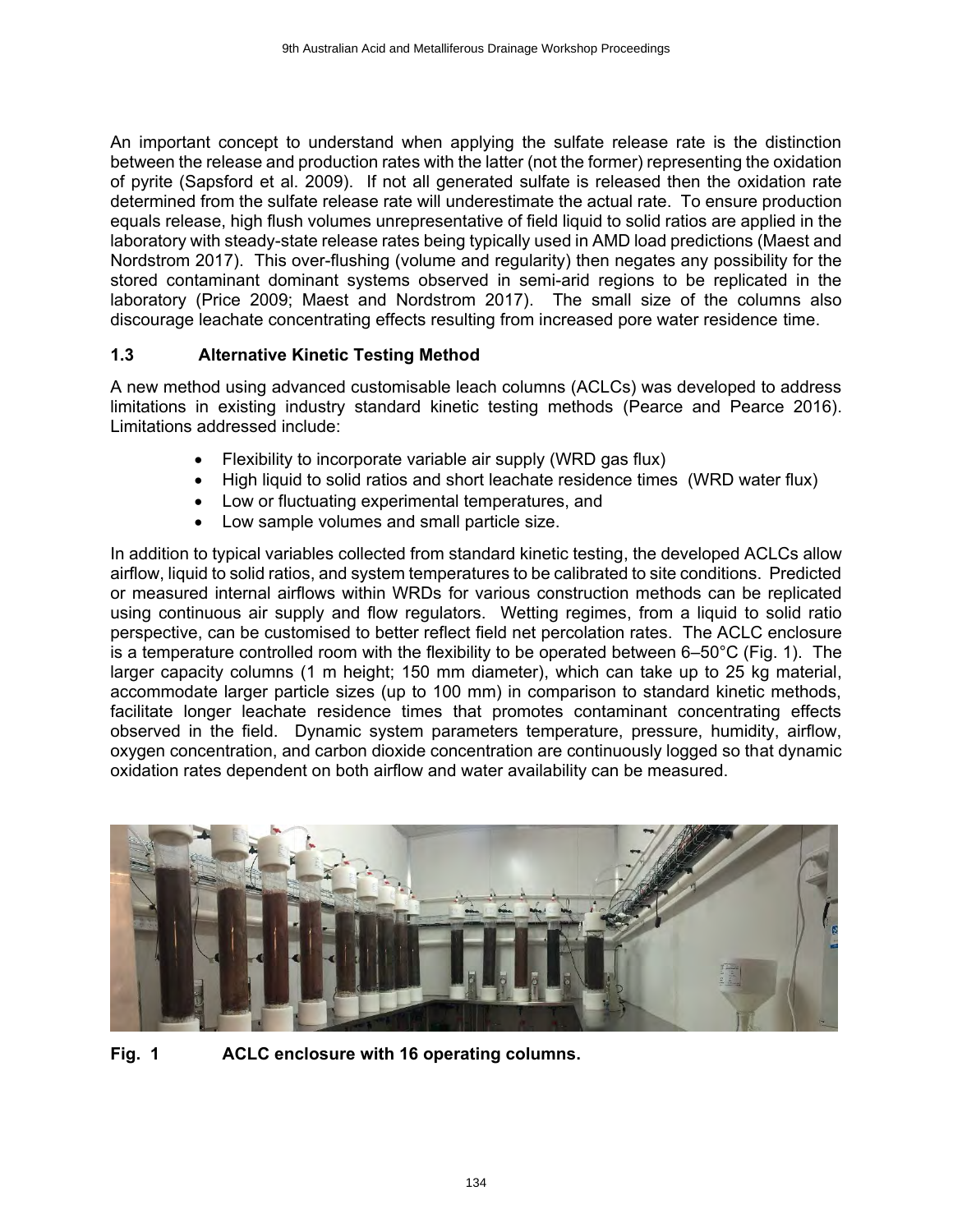#### **2.0 COLUMN CONFIGURATION AND OPERATION**

This paper discusses the findings from four replicate ACLCs constructed from one composite sample. The four replicate columns investigated the effects of variable air and water over a period of 12 months. To allow comparison to industry standard, free-draining leach columns, duplicate columns using the AMIRA 2002 method were constructed from the same composite material. However, as the free-draining leach columns do not facilitate variable airflow rates, a duplicate column and a high temperature column were substituted against the ACLC low and high air columns. The four replicates were named as per the following:

- Replicate 1: ACLC Control Column AMIRA Control Column • Replicate 2: ACLC – Low Air Column MMIRA – Control Column Duplicate • Replicate 3: ACLC – Low Water Column AMIRA – Low Water Column
- Replicate 4: ACLC High Air Column AMIRA High Temperature Column

The 100 kg composite sample was prepared from 12 waste rock primary samples collected from a WRD sonic drilling program. The WRD investigation included drilling of more than ten boreholes into four WRDs at an iron ore mine in Western Australia's Pilbara region. The primary samples were majority black shale with the composite sample having the chemical and physical characteristics listed in Table 1.

| Parameter                  | Units                                | Value |
|----------------------------|--------------------------------------|-------|
| <b>Total Sulfur</b>        | wt%                                  | 2.89  |
| <b>Sulfate Sulfur</b>      | wt%                                  | 1.44  |
| <b>ANC</b>                 | kg H <sub>2</sub> SO <sub>4</sub> /t | 10.3  |
| <b>Total Carbon</b>        | wt%                                  | 2.8   |
| $APSD < 2.36$ mm           | wt%                                  | 32.0  |
| $APSD + 2.36$ mm           | wt%                                  | 14.8  |
| $APSD + 4.75$ mm           | wt%                                  | 11.2  |
| $^{\text{A}}$ PSD +6.70 mm | wt%                                  | 23.4  |
| $APSD + 13.7$ mm           | wt%                                  | 18.6  |

#### **Table 1. Chemical and physical properties of the composite sample on a weighted average basis.**

APSD not applicable for free draining leach column duplicate samples as method requires crushing of samples to <4 mm.

## **2.1 ACLC Air Flow Regime**

Air flows were adjusted within the first four months due to initial flow regulators not providing sufficiently low air flow control. Air flows for the ACLC Control, Low Air, and High Air Columns were set using airflows estimated from field oxygen sensor data coupled with particle size data collected from the sonic drilling program. Air flow for the Low Air Flow Column was set at 0.008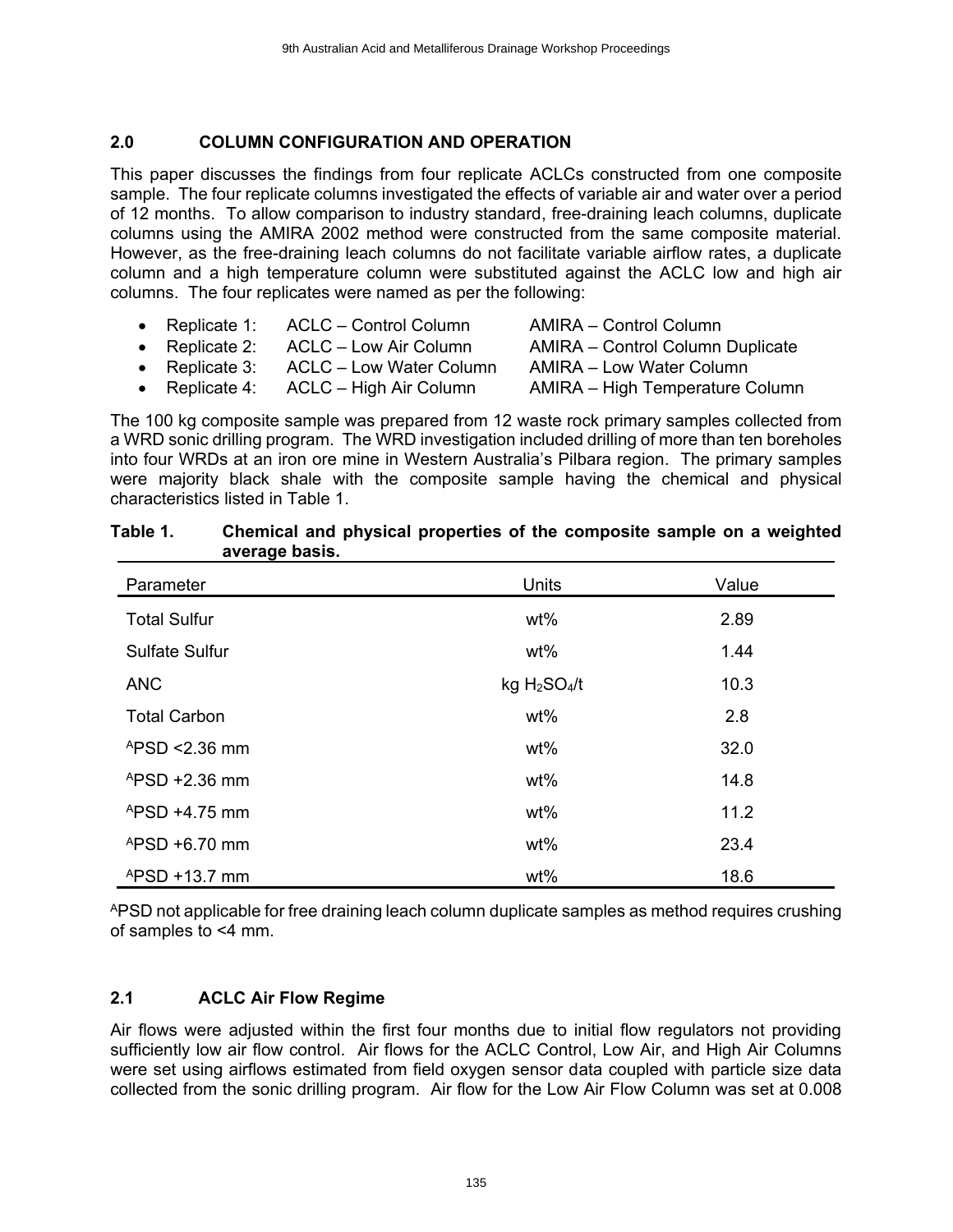L/min and represents lift heights of approximately 10 m. The Control Column was set at 0.06 L/min which reflected lift heights of 20-30 m. The High Airflow Column was set at 0.2 L/min which reflects an unconstrained WRD with respect to oxygen supply. Note that the airflow used for industry standard humidity cell tests is 2.5 times greater than this unconstrained airflow (ASTM, 2012).

# **2.2 ACLC Wetting Regime**

Distilled water was added to each of the columns at the time of column loading. Water was added so that the resulting moisture content was within the range observed in the field (8-12 wt%) with the exception of the low water replicate which was loaded with two thirds the volume of the Control Column. To avoid excessive addition of water to the columns as to achieve liquid to solid ratios as close as practicable to moisture conditions observed in the field, matric potential was monitored in each of the columns. This examination of internal drying rates and comparison with field matric potential resulted in the first application of water after 10 months of operation. A second flushing event was applied to the ACLCs at the completion of the program to determine potential pore water concentration of key contaminants. This wetting regime closely reflected the typical Pilbara pro-longed drying cycle before a large cyclonic wetting event.

# **2.3 Free Draining Leach Column Wetting Regime**

The intention of the weekly wetting applications is to wet the sample with minimal leachate loss during these non-flushing weeks. Initially 0.2 L of distilled water was added during the wetting weeks with no leachate observed. This wetting volume was increased to 0.3 L which generated a very small leachate volume in some columns (0.15 L for the Low Water free draining leach column). The volume applied for the monthly flushing event was 0.8 L for all free-draining leach columns accept the Low Water replicate which had 0.4 L applied.

## **2.4 Temperature Regime**

The ACLC enclosure is a temperature controlled room and was operated at 35–36°C at all times. This temperature range is the recorded average annual internal temperature of instrumented WRDs at the site investigated. This regime is significantly different to that applied to the freedraining leach columns. The drying phase for the free- draining leach columns is induced by heat lamps with 150W bulbs automatically operated for eight hours per day for five consecutive days each week. The heat lamps are used to simulate air temperature, during the eight hours of heat lamp operation, of between 30 and 35°C.

## **3.0 RESULTS**

The following section presents selected results for the four replicate ACLCs over a 12 month period as well as key comparison points to the free draining leach columns.

## **3.1 Oxidation Rates and Airflow**

The intrinsic oxidation rate (IOR) can be considered the overall rate of oxygen consumption reactions within the column. That is, the IOR incorporates oxygen consumed from both pyrite and organic carbon oxidation reactions. Parallel carbon dioxide measurements allowed the conservative calculation of oxygen consumption by organic carbon, that is, all measured carbon dioxide was assumed to be a product of Eq. [2]. Carbon dioxide release into the column air exhaust through the dissolution of carbonate was considered negligible with respect to this specific assessment of replicate columns. For reference, the measured organic carbon oxidation rate (COR) was generally greater than an order of magnitude slower than the pyrite oxidation rate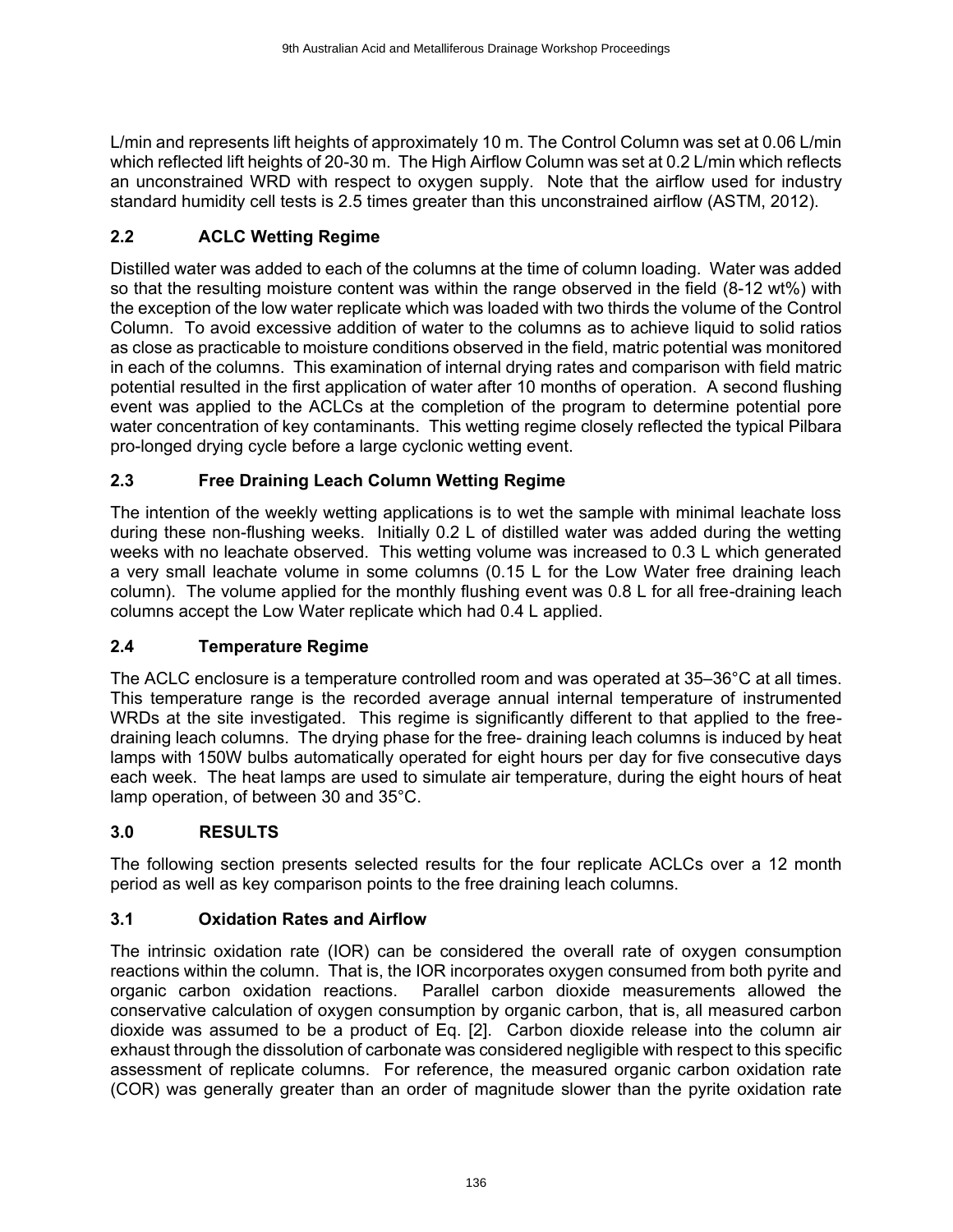(POR) when calculating POR from Eq. [3]. Therefore, for the purpose of this assessment, IOR was assumed to be a reasonable proxy for POR.

[2]  $CH_2O + O_2 \rightarrow CO_2 + H_2O$ 

$$
POR = IOR - COR
$$

Figure 2 presents the differences observed between IORs when varying water and air supply in comparison to the Control Column. The IORs for the Low Air Flow Column (7.7E-8 to 9.3E-7 kg  $O<sub>2</sub>/m<sup>3</sup>/sec$ ) are approximately an order of magnitude lower that the control column over the same period (2.3–4.1E-6 kg O<sub>2</sub>/m<sup>3</sup>/sec). This indicates that airflow rates are a key limiting factor for oxidation rates and therefore acidity production. Initially, the Low Water Column did not have a meaningful lower IOR relative to the Control Column indicating that controlling moisture content may not likely influence oxidation rates. However, as the Low Water Column approached suction values of 900–1,000 kPa (June-July 2015), the IOR dropped considerably and remained low until the next wetting event. The positive correlation between suction and IOR up to the 900–1,000 kPa range indicates that loss of moisture can accelerate the IOR until the point at which moisture becomes the limiting factor in the oxidation reaction. The High Airflow Column had a significantly faster IOR than the Control Column demonstrating the positive influence of air supply on oxidation rates. The maximum IORs for the High Air Flow Column were approximately 2.0E-5 kg O $_2$ /m $^3$ /sec which is almost five times the measured IOR for the Control Column.



**Fig. 2 IORs for each replicate column.**

Figure 3 shows the predicted normalised pyrite consumption using the dynamic oxidation rates on a monthly basis for the Control, Low Air, and Low Water Columns plotted against field data collected from WRD installations from iron ore mines within the Pilbara. Using the monthly IORs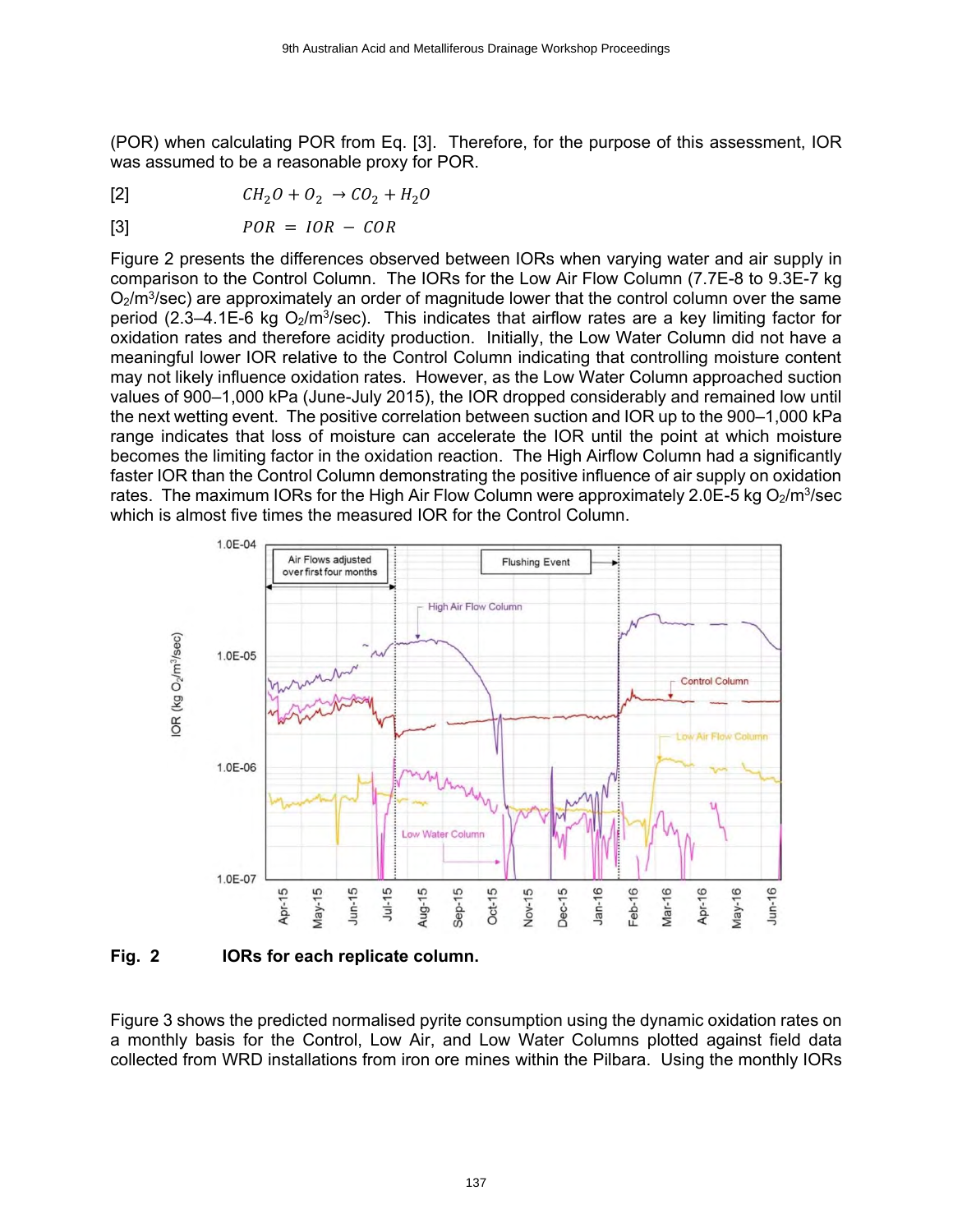measured allows incorporation of dynamic oxidation rates that are changing as the WRD internal conditions respond to climatic conditions (e.g. drying, wetting, change in airflow).

The field data plotted on Fig. 3 represents two construction alternatives (10 m vs 20-30 m lifts) that subsequently result in two different air permeability's. The estimated air permeability's from these two different placement methods were used to set air flows for the ACLC's, specifically the Control and Low Airflow Column. The figure demonstrates one of the most significant findings of the ACLCs in that they were able to closely replicate oxidation rates observed at the field scale when applying the measured dynamic oxidation rates for long-term AMD predictions.



**Fig. 3. Predicted pyrite consumption using monthly IORs measured within each of the replicate ACLCs and material geochemical data.**

## **3.2 Oxidation Rates and Drying**

Suction data for the replicate columns are presented in Fig. 4. An increase in suction can be inferred to represent drying of the materials in the columns. That is, as moisture is removed from the system suction pressure will increase. Moisture is typically removed from larger pore spaces initially which is indicated by the first inflection change in Fig. 4. (e.g. April to July for the Control Column). Once moisture removal from smaller pore spaces begins, a second inflection in the drying curve can be seen (e.g. September for the High Air Flow Column). Conversely, suction decreases rapidly in all columns after the flushing event. Because all the materials in each column have a unique PSD then the drying curves will be different and as such suction can be expected to occur at both a different rate and to a different final value in each of the columns.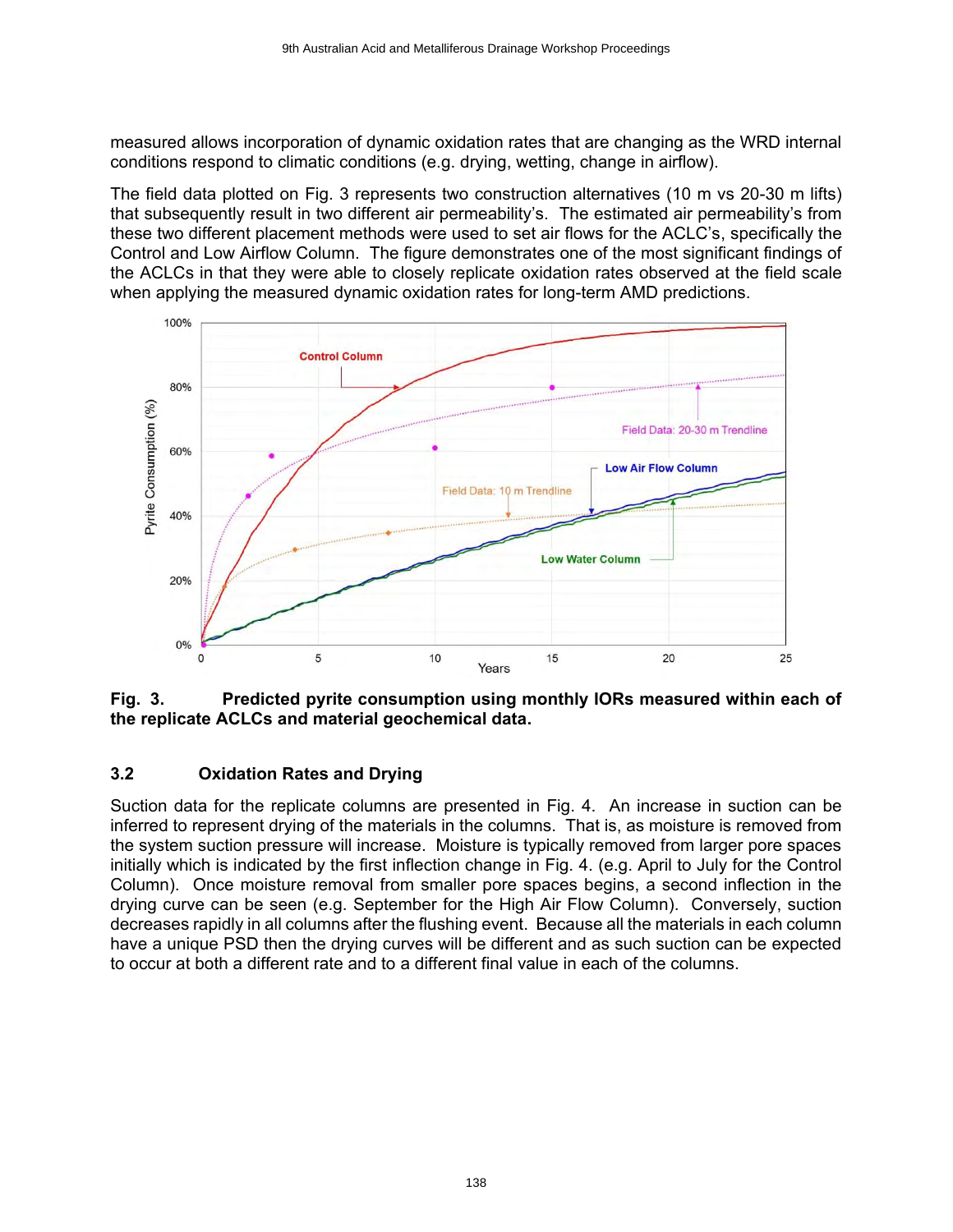

**Fig. 4. ACLC suction pressures as measured by installed MPS2 sensors for the four replicate columns. Vertical dotted line represents the 10 month wetting event. Data values (kPa) presented refer to negative pressure.**

Figure 5 presents suction and IOR data for the High Air Flow Column and highlights a key finding from the ACLC columns not able to be observed with conventional kinetic testing procedures. The High Air Flow Column produced an initial IOR of 4.8E-6 kg O<sub>2</sub>/m<sup>3</sup>/sec, this rate increased steadily to a maximum of 1.4E-5 kg O $_2$ /m $^3$ /sec after four months which was correlated by a simultaneous rise in suction values as the material in the column experienced drying as a result of internal advective drying. Following reaching the maximum IOR and at a suction of 900 kPa, the rate decreased rapidly by almost an order of magnitude to 3.7E-7 kg O<sub>2</sub>/m<sup>3</sup>/sec, before rebounding sharply to just below 2.0E-5 kg  $O_2/m^3$ /sec, where it remained constant for the following four months. When water was added to the column in January 2016, the IOR increased rapidly corresponding with a drop in suction to around 10 kPa. Suction increased progressively as a result of advective drying until approximately 1,000 kPa was reached in late May and again, the rate dropped rapidly. Given that the IOR was seen to record a rapid drop coinciding with suction reaching approximately 900–1,000 kPa, this likely reflects the point at which water becomes the rate limiting factor in the pyrite oxidation reaction.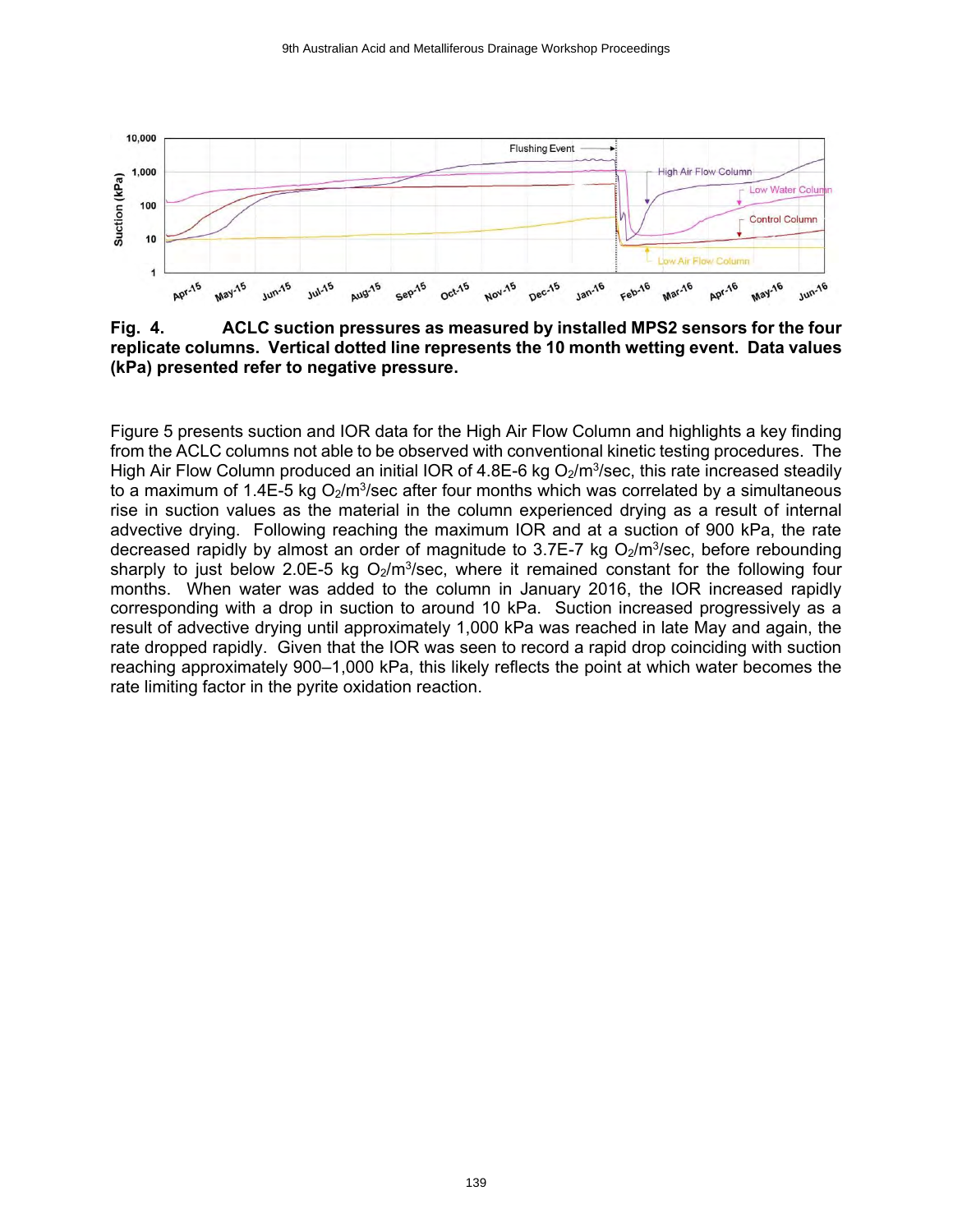

#### **Fig. 5. IOR plotted against suction to illustrate correlation between decreased IOR and second inflection point on suction graph representing point at which pyrite oxidation becomes water limiting.**

Once moving beyond the second inflection point on the matric potential figure (approximately 900– 1,000 kPa), representing the loss of tightly held water, oxygen consumption ceases. Theoretically, if net percolation can be reduced significantly through sustained (e.g. multiple consecutive) dry seasons, and advective drying continues to the point at which suction can approach this second inflection point in the field, then the IORs within the WRD may be managed in the field. What is evident from Fig. 5 is the ability for the ACLCs to produce a dynamic IOR that is influenced by both air supply and changing moisture content, as would be expected in the field.

The High Air Flow Column demonstrates that a high availability of air, such as that from advective forcing of air, will have significant effects on IOR. During the same testing period, it also highlights the influence that water will have when it becomes limiting in the oxidation reaction as seen after 7–10 months of operation, that is, the IOR reduces sharply but then rebounds fast as water is added such that is experienced in the Pilbara during the wet season.

Figure 6 compares monthly average IORs calculated from oxygen consumption (ACLC) and steady-state sulfate release (free draining leach columns) for the first 12 months of operation for the four replicate columns. Key findings from this comparison is the significantly faster IOR (order of magnitude)of the High Air Flow Column relative to its free draining leach column duplicate, and the significantly lower IORs (up to 5-10 times slower), when airflow and water are controlled (Low Air and Water Columns).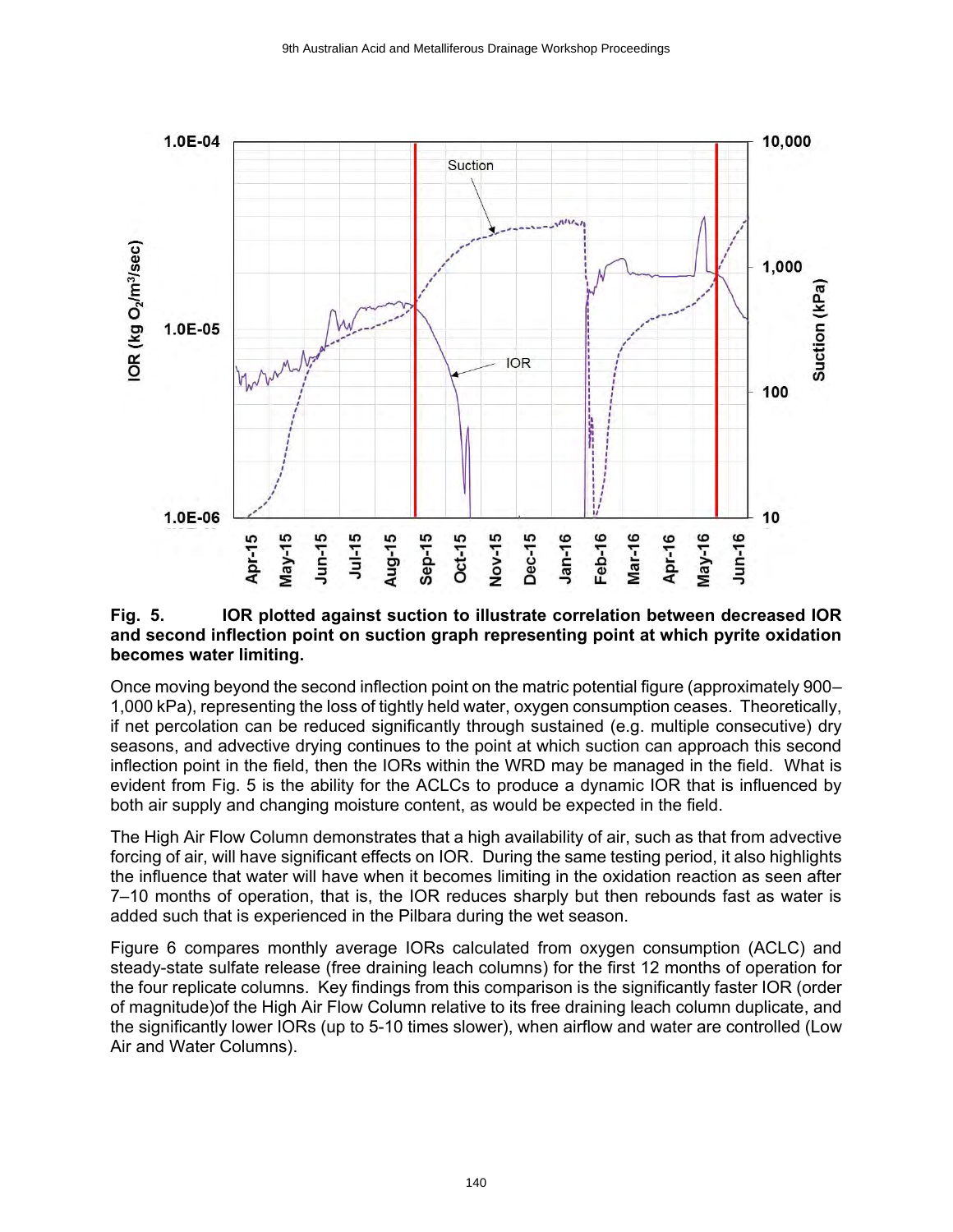

**Fig. 6. Comparison of oxygen consumption (ACLC) and sulfate release (AMIRA) calculated monthly average IORs for the first 12 months of operation for the four replicate columns. Free draining leach column duplicates represented by dashed coloured lines of associated ACLC replicate. IORs for free draining leach columns are calculated from the average sulfate values for the final five months representing steady-state conditions as is typically employed for this method (Maest and Nordstrom 2017).**

Table 2 presents published IORs for black shale samples, specifically Mt McRae Shale, using the three most common kinetic testing methods for determining oxidation rates. Four of the five IORs are generally lower than the Low Air and Low Water ACLC Columns ,and the highest value is consistent with the IORs determined using the free draining leach column method in this study.

**Table 2. Measured oxidation rates in kg O2/m<sup>3</sup> /sec for several black shale samples associated with Western Australian iron ore deposits utilising industry standard kinetic methods. All total sulfur values are in wt%. Table adapted from Pearce (2015).**

| <b>Oxidation Rate Measurement Method</b>        | <b>Total Sulfur</b> | <b>IOR Range</b> |
|-------------------------------------------------|---------------------|------------------|
| Free draining leach column (EGi, 2006)          | 3.0                 | $1.5E-6$         |
| Free draining leach column (EGi, 2006)          | 1.5                 | $4.2E - 8$       |
| Free draining leach method (Linklater, 2015)    | 1.8                 | $1.7E - 7A$      |
| Humidity cell method (Linklater, 2015)          | 5.1                 | $1.3E - 7A$      |
| Oxygen consumption method (Earth Systems, 2012) | 3.0                 | $6.2E - 7B$      |

<sup>A</sup>Reported results were converted from average sulfate release rates (Linklater, 2015) BReported results were converted from normalised PORs (Earth Systems, 2012).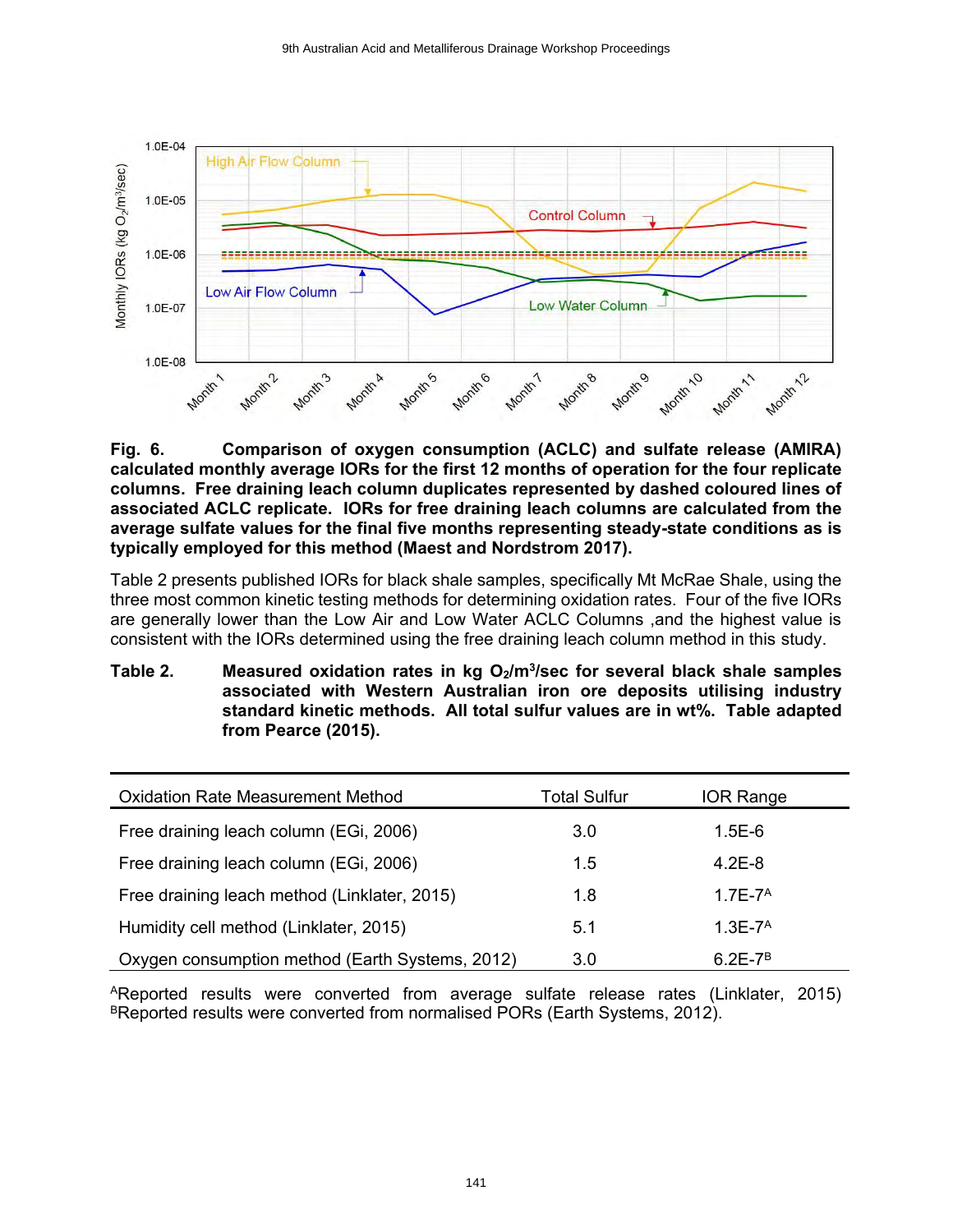What is evident from Fig. 6 and Table 2 is the ability of the ACLCs and the inability of standard methods to produce a dynamic IOR that is influenced by both air and water availability, as would be expected in the field. The High Air Flow Column data for example shows the effects that a high availability of air, and the suction state of the material will have on an IOR within a WRD that may be influenced by dynamic water and gas flux. The clear influence that water content will have when it becomes the limiting factor in the oxidation reaction is shown in months 7–10. As the figure shows, the IOR reduces sharply but then rebounds fast as water is added in month 10. This variability in suction state is analogous to the semi-arid climate of the Pilbara which experiences cyclonic rainfall events within the wet season.

#### **3.3 Leachate Quality and Liquid to Solid Ratio**

Due to the larger sample size and infrequent wetting of the ACLCs to better reflect climatic conditions of the Pilbara, the liquid to solid ratios are far different to those of the free draining leach columns, as presented in Table 3. After the final flushes for each column, the liquid to solid ratios for the ACLCs are over 30 times lower and are far more representative of those observed in the field.

| Column                | <b>ACLC</b><br>First | Free Draining Leach<br>Final | <b>ACLC</b><br>Final | Free Draining Leach<br>Final |
|-----------------------|----------------------|------------------------------|----------------------|------------------------------|
| <b>Control Column</b> | 0.15                 | 0.4                          | 0.25                 | 14                           |
| Low Air Column        | 0.15                 | 0.4                          | 0.23                 | 14                           |
| Low Water Column      | 0.10                 | 0.2                          | 0.16                 |                              |
| High Air Column       | 0.14                 | 0.4                          | 0.23                 | 14                           |

#### **Table 3. Liquid to solid ratios for ACLCs and free draining leach columns following first and final flushes.**

The restricted application of water and larger column length (increased pore water residence time) allowed the ACLCs to develop a saturated system with respect to secondary oxidation products. Following the final flush, concentrations of key contaminants were generally orders of magnitude greater than those produced by the free draining leach columns during steady-state conditions, despite similar pH values (2.3–2.6). Figure 7 presents sulfate and zinc data for each of the ACLC replicates and their free draining leach column duplicates within first and final flush leachates. First flush concentrations are fairly consistent, with the higher concentrations shown by the freedraining leach columns likely due to the crushing of samples pre-experiment. The key difference is observed in the final flush leachates where zinc is up to two orders of magnitude greater within ACLC leachates and sulfate is generally greater than order of magnitude. Note that, the leachate for the Control Column was collected five months after the replicate columns, as this column was continued (along with its free draining leach column duplicate) as part of a greater study. Therefore, the Control Column (ACLC and free draining leach columns) had an additional five months for the storage of oxidation products which emphasised the importance of allowing the system to saturate, as you would expect within a WRD within the Pilbara. If using steady-state leachate concentrations (release rates) from free draining leach columns to predict pore water chemistry for AMD loading calculations, contaminant concentration within pore water could be underestimated by orders of magnitude.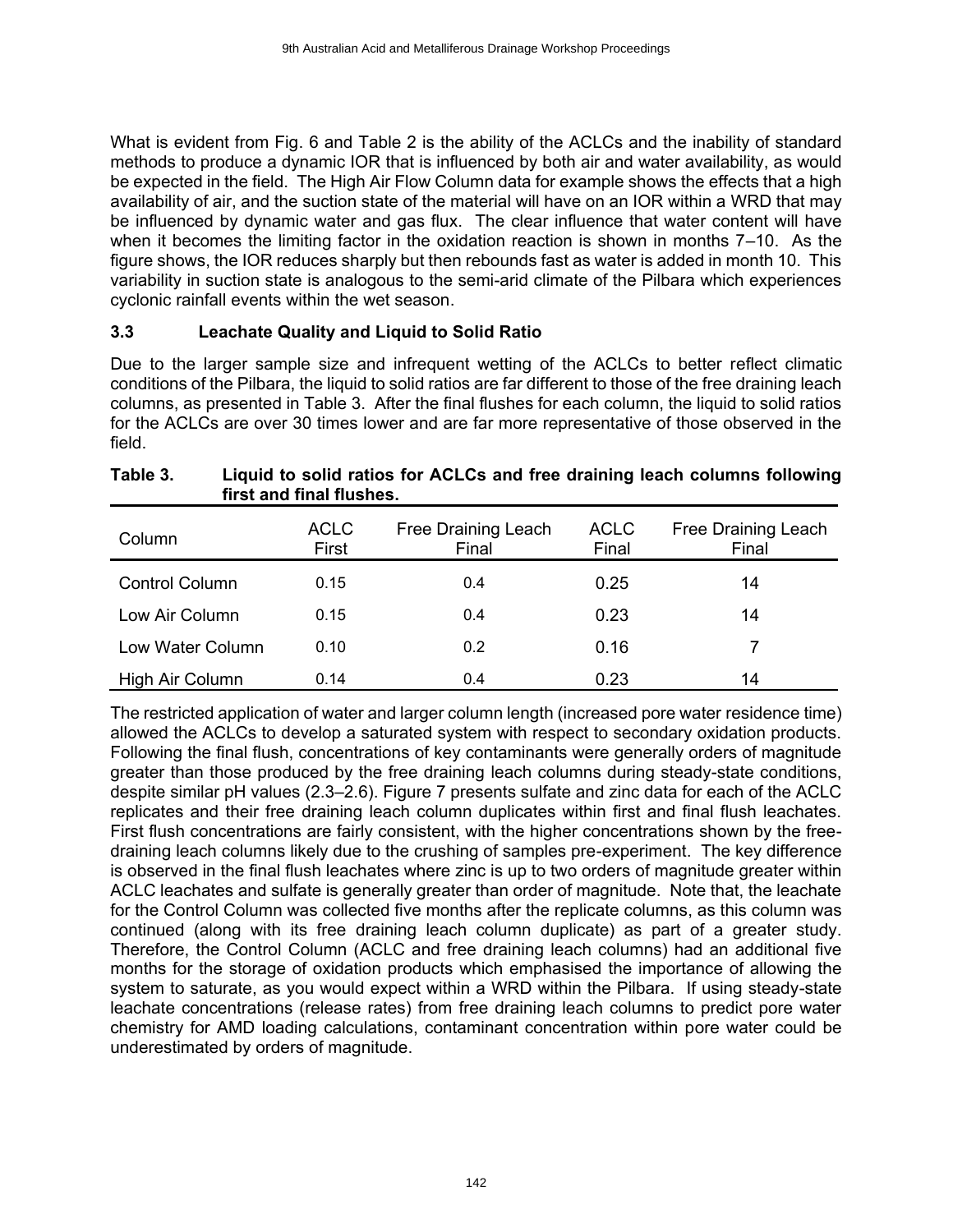

**Fig. 7. Comparison of sulfate and Zn concentrations between ACLC and AMIRA first and final flush leachates for the operating period. Free-draining leach column duplicates represented by shaded colour of associated ACLC replicate.**

## **3.4 System Temperatures**

Internal temperature was recorded within a free draining leach column to allow comparison with temperatures recorded within the ACLCs containing the same material. The internal temperature fluctuation observed in Fig. 6 for the free draining leach column is a result of the method prescribed drying regime which cycles heat lamps on and off.



**Fig. 8. Daily average, minimum and maximum internal temperatures for a freedraining leach column plotted against measured the internal temperature of an ACLC testing the same material, the ACLC enclosure temperature, and internal WRD temperatures from three instrumented depths.**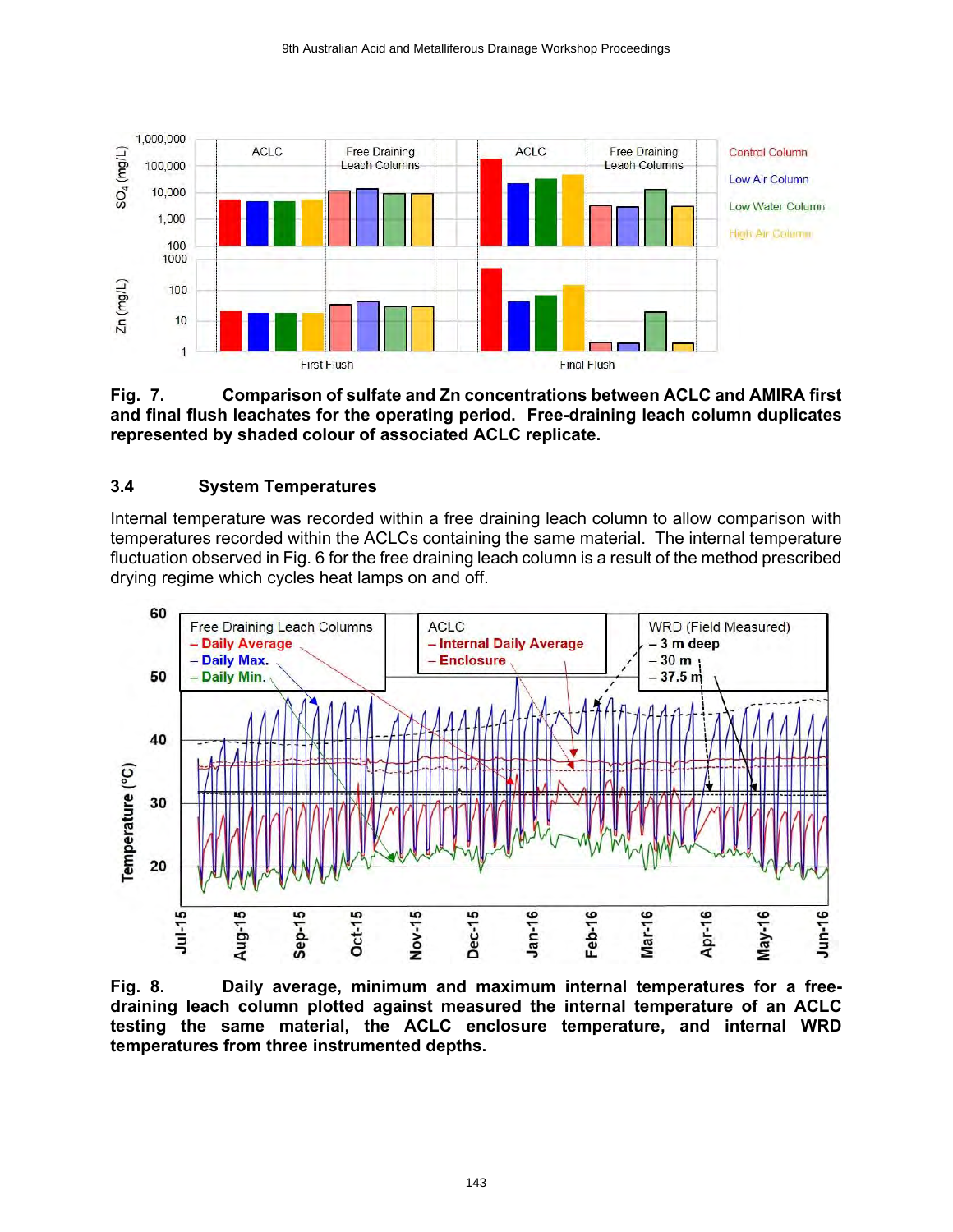The internal temperatures for the free-draining leach column were highly variable with minimum and maximum temperatures of 16°C and 50°C respectively. Relevant points regarding the trends noted in the temperature data include:

- The temperature fluctuations in the free-draining leach column appears to be more comparable to those experienced in the outer (<3m) layer of a WRD, where climatic forces have a more pronounced influence, such as a cover system, than the interior of a WRD.
- The internal ACLC and the ACLC enclosure data lie between the temperatures measured in the field at depths of 3-37.5m in one of the boreholes from which the samples were collected.

It should be further noted that temperatures greater than 40°C and 60°C respectively are noted in other WRDs monitored at the same site. When considering that the average daily temperatures of the free-draining leach columns are lower than the average internal ACLC temperatures, it can be concluded that temperature conditions of the free-draining leach columns are not as representative of the internal conditions of the WRDs being monitored. This is an important distinction as temperature is a key factor for oxidation reaction rates.

## **4.0 CONCLUSIONS**

Dynamic oxidation rates were determined through continuous measurement of oxygen and suction using a new kinetic testing method that incorporates the dependency of IORs on air flow and moisture. The method allows variable air flows to be set based on specific WRD construction methods that replicate air supply to reactive minerals. The method also incorporates site calibrated wetting regimes so that liquid to solid ratios observed in the field can be applied and over flushing, typical of standard kinetic testing methods, can be avoided. This allows the buildup of saturated systems (with respect to secondary oxidation products), as is common to the Pilbara, and the production of more realistic leachates reflective of concentrated pore waters. As the method incorporates dynamic WRD variables such as gas and water flux, the combination of the produced dynamic oxidation rates with saturated system leachate data facilitates more site specific AMD contaminant load predictions.

## **5.0 REFERENCES**

AMIRA (2002) ARD Test Handbook - Project P387A Prediction and Kinetic Control of Acid Mine Drainage. May 2002.

ASTM (2012) D5744 - 12 Standard Test Method for Laboratory Weathering of Solid Materials Using a Humidity Cell, 10.1520/D5744-12.

Department of Mines and Petroleum (2015) Guidelines for Preparing Mine Closure Plans. May 2015.

Earth Systems (2012) Comparison of measured pyrite oxidation rates for Mt. McRae Shale. April 2012.

Environmental Geochemistry International (2006) Leach Column Testing of Mt McRae Shale – Final Report. August 2006.

Egiebor NO and Oni B (2007) Acid Rock Drainage Formation and Treatment: A Review. *Asia-Pacific Journal of Chemical Engineering* **2**, 47-62.

Elberling B (1993) Field Evaluation of Sulphide Oxidation Rates. *Nordic Hydrology* **24**, 323-338.